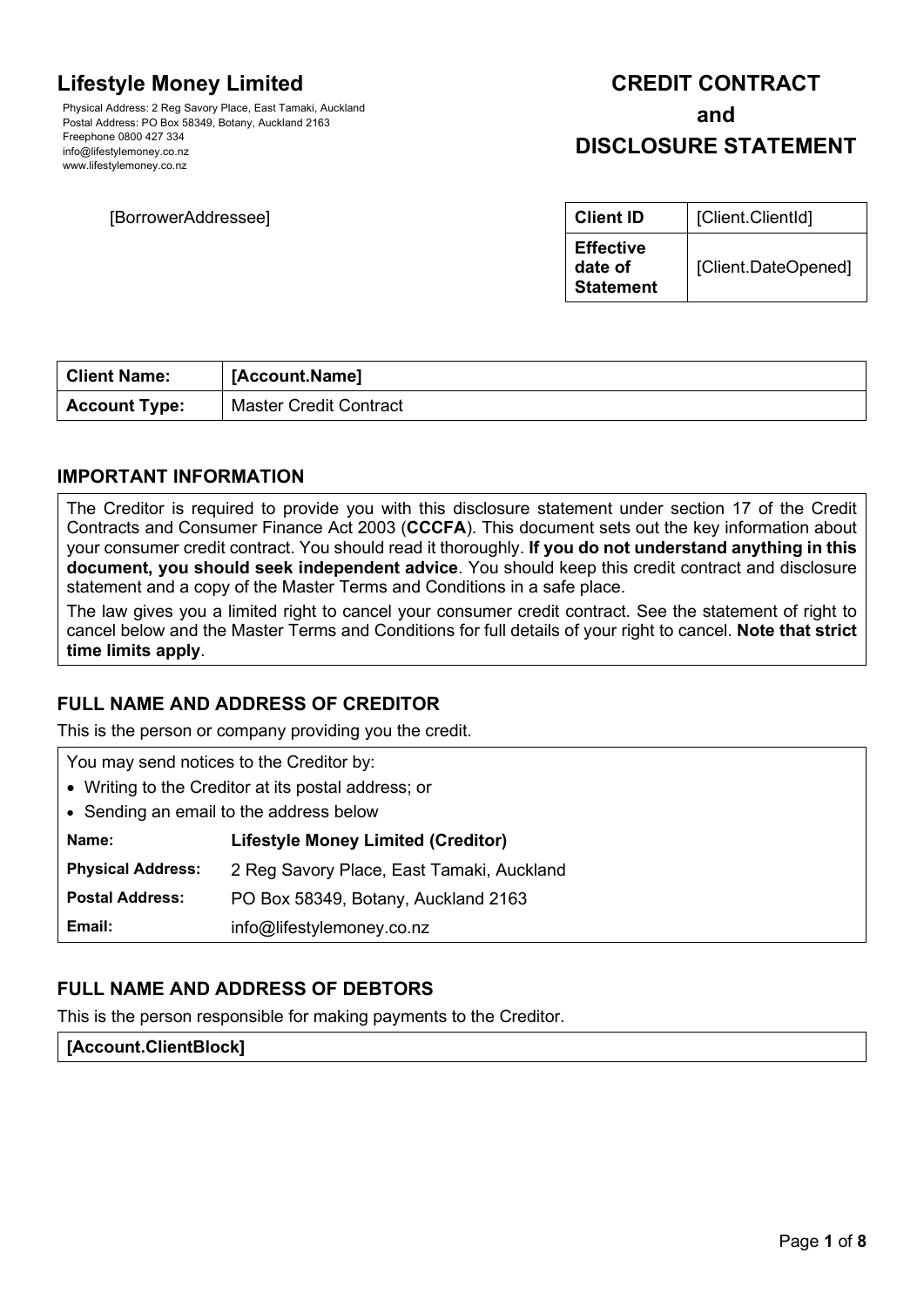# **CREDIT DETAILS**

#### **Initial unpaid balance**

This is the amount you owe under this contract as at the effective date of this statement (including any fees charged by the Creditor).

[UnPaidBalance]

Once you begin using your Everyday Account or Payment Plans, you can view your unpaid balance at any time by going to our website at lifestylemoney.co.nz and signing in or by contacting Lifestyle Money on 0800 427 334 during business hours.

#### **Master Credit Limit**

Your Master Credit Limit is the maximum amount of credit that can be made available to you under this contract to be used under your Everyday Account and Payment Plans, provided you comply with all the terms of this contract and you make regular successful payments at the required payment time.

[CreditLimit]

Your Master Credit Limit has been calculated based on the following maximum agreed repayment amount, which is what we understand is affordable to you based on what you have told us.

[Affordability]

#### **Available Credit**

Your Available Credit is the amount that you can borrow at any point in time using your Everyday Account and Payment Plans. You may be able to use your Available Credit on a mix of an Everyday Account and Payment Plans if the Creditor has approved them.

Your Available Credit may increase or decrease during the term of your contract depending on the amount and frequency of your repayments.

Your Available Credit under your Everyday Account as at the effective date of this statement is set out below:

[AvailableCredit]

You can view your Available Credit at any time by going to our website at lifestylemoney.co.nz and signing in or by contacting Lifestyle Money on 0800 427 334 during business hours.

# **PAYMENTS**

#### **Everyday Account Payments**

You are required to make payments in relation to your Everyday Account, each in the amount specified and with the frequency specified. The first payment date is set out below. You may choose to pay more than the minimum payment specified.

If the balance of your Everyday Account is in credit or is zero, you don't need to make a payment in connection with your Everyday Account.

| <b>Timing of Payments</b>            | <b>Amount of each Payment</b> |
|--------------------------------------|-------------------------------|
| Frequency:<br>PaymentTimingFreq      | AmountOfEachPayment           |
| First Payment:<br>PaymentTimingFirst |                               |

#### **Payment Plan Payments**

If you decide to utilise part of your Available Credit Limit on a Payment Plan, we will send you through a further document that contains a Payment Schedule for that Payment Plan.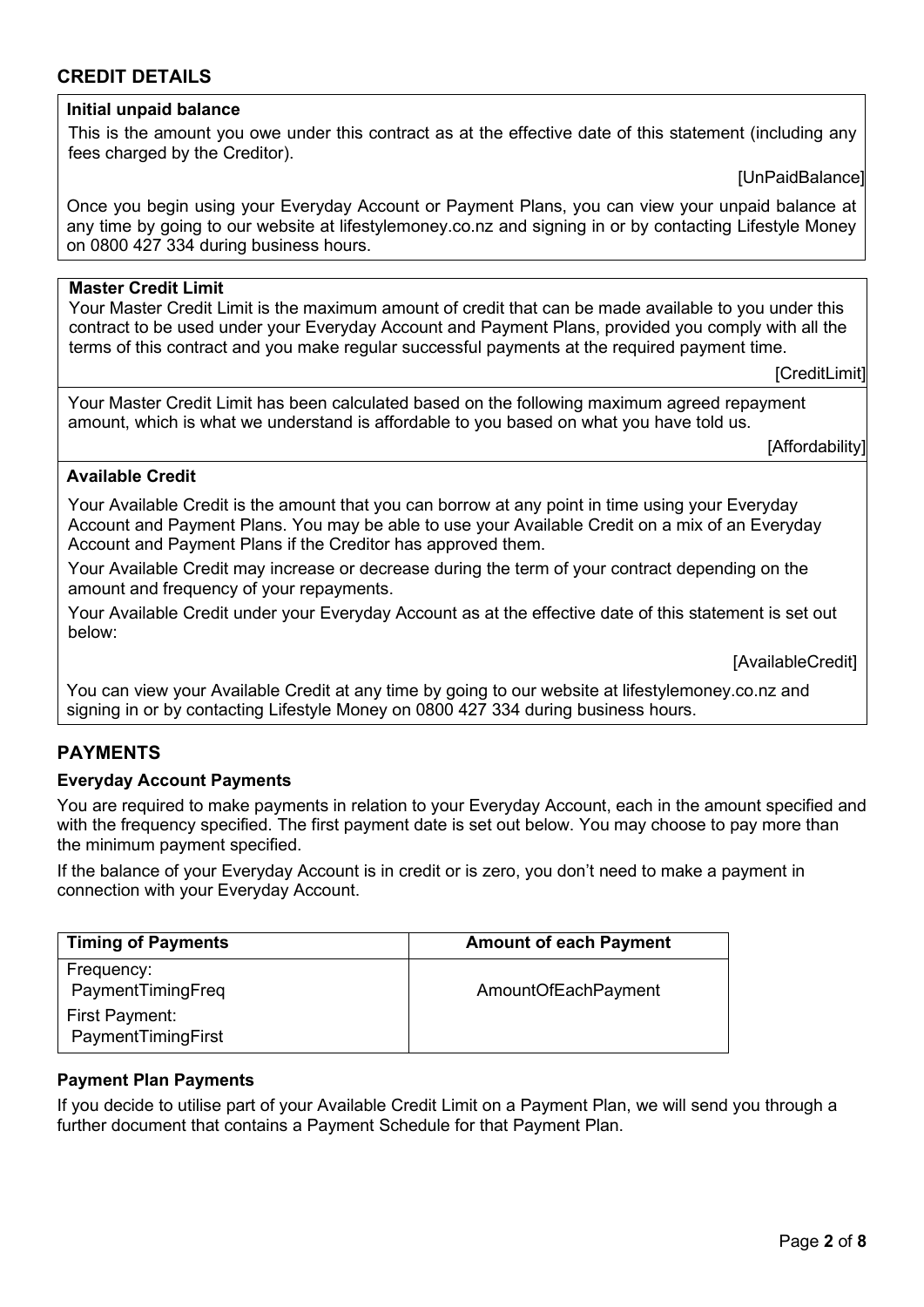#### **Method of Payment**

**Method**

**Payment Bank Account**

PaymentMethod BankAccountNumber

**All scheduled payments are to be made pursuant to the direct debit authority held by Lifestyle Money Limited.**

Authorisation: I authorise you, until further notice in writing, to debit my/our account with all amounts which Lifestyle Money Limited, PO Box 58349, Botany, Auckland 2183, New Zealand (herein referred to as the "initiator"), the registered initiator of Authorisation code 1220267, may initiate by direct debit.

By initialing here, I acknowledge and accept that the Bank accepts this Authority only upon the conditions found in the Master Terms and Conditions

Further details about direct debits are set out below in the section headed Terms and Conditions

## **INTEREST**

#### **Annual Interest Rate**

The rate of interest that you will be charged on your Everyday Account is [InterestRate]% per annum. Your credit contract allows the Creditor to vary this interest rate.

If the Creditor does vary the interest rate it will provide you at least 14 days' notice in advance of any such changes and provide such disclosure as is required under the CCCFA in respect of the effect of those changes.

If you decide to utilise part of your Available Credit on a Payment Plan, the rate of interest that you will be charged on that Payment Plan will be set out in the Payment Schedule for that Payment Plan.

#### **Method of charging Interest**

Interest charges are calculated by multiplying the unpaid balance at the end of each day by a daily interest rate. The daily interest rate is calculated by dividing the annual interest rate by 365.

Interest is charged to your account at the end of the calendar month and will be added to the unpaid balance.

# **CONTINUING DISCLOSURE**

The Creditor is required to provide you with regular statements. The statements will give you information about your account.

| <b>Online Statements:</b> | By initialing here, you have elected to access your disclosure information online.<br>The Creditor will maintain at all reasonable times a website that will allow you to<br>access information about your account and it is important that you check this<br>information on a regular basis.                                                                                                                                      |
|---------------------------|------------------------------------------------------------------------------------------------------------------------------------------------------------------------------------------------------------------------------------------------------------------------------------------------------------------------------------------------------------------------------------------------------------------------------------|
| <b>Paper Statements</b>   | By initialing here, you have elected not to access your disclosure information<br>online, the Creditor will provide to you a statement at least every 45 working days<br>(if you have an Everyday Account) to the mailing address the Creditor has on<br>record. If you don't have an Everyday Account, the Creditor will provide you a<br>statement at least every 6 months to the mailing address the Creditor has on<br>record. |

# **WHAT COULD HAPPEN IF YOU FAIL TO MEET YOUR COMMITMENTS**

**Security Interest(s)** This applies if you have a Payment Plan and the Creditor has specified that it has a security interest in the goods purchased by you utilizing your Payment Plan to secure performance of your obligations under the contract, or the payment of money payable under the contract, or both.

**If you fail to meet your commitments under the contract, then to the extent of the security interest, the Creditor may be entitled to repossess and sell these goods**. You may still be liable for any unpaid balance and fees which are not covered by the sale of the repossessed property.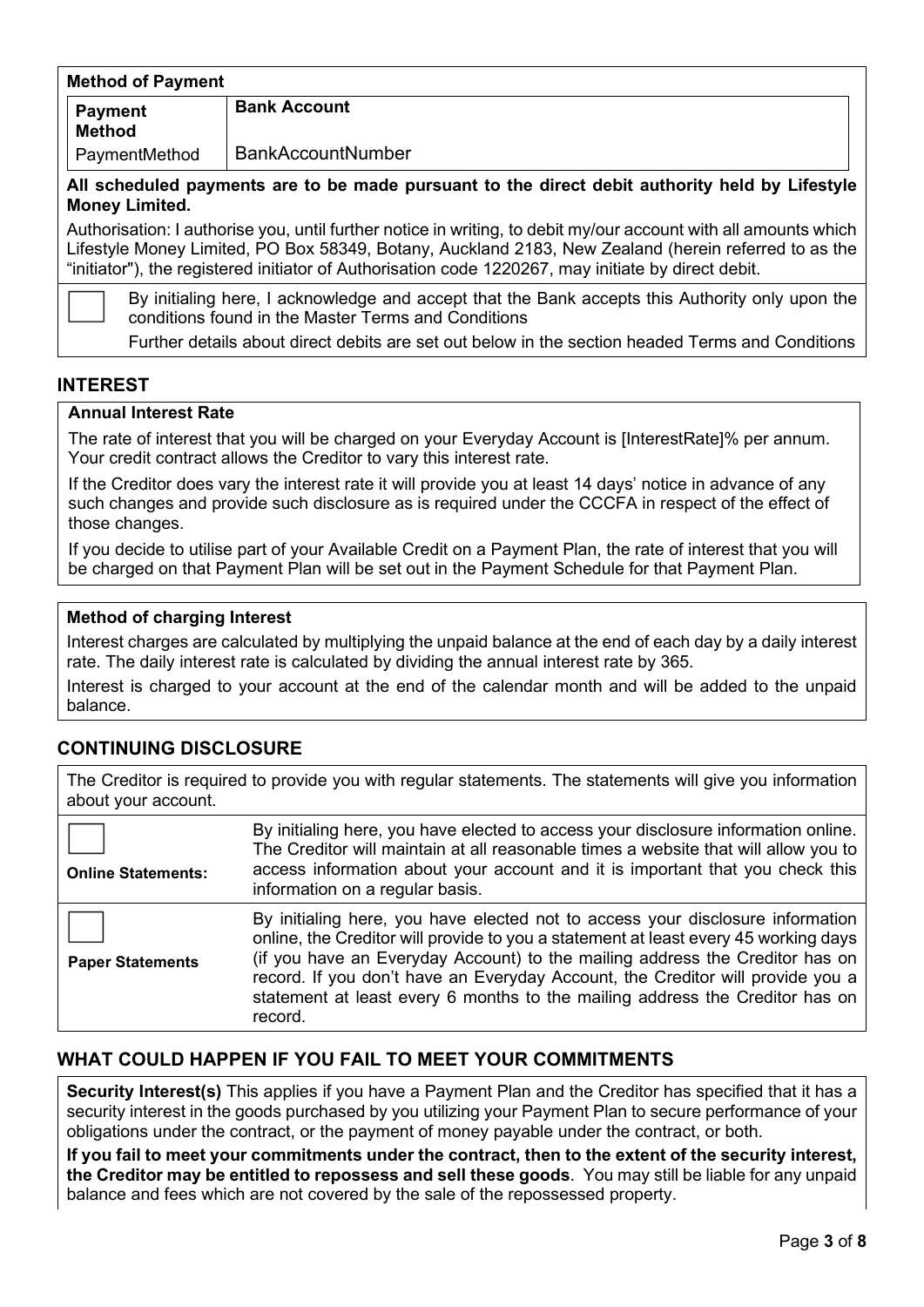You are not allowed to grant another security interest in the goods purchased by you utilizing your Payment Plan while there is still money payable on those goods. If you do grant another security interest in those goods, and fail to remedy that breach within 20 working days of our notice to you, we have the right to terminate the Agreement (wholly or in part) and all sums outstanding shall become immediately due and payable to us.

Please refer to the Master Terms and Conditions for further details in relation to the Creditor's security interest in these goods.

# **Credit Fees and Charges**

The following credit fees (which are not included in the initial unpaid balance) are or may be payable under, or in connection with, this contract. Please refer to the Master Terms and Conditions for further information about these fees. Your credit contract allows the Creditor to vary these fees and charges.

- \$6 Account Maintenance Fee charged to your Everyday account on the last calendar day of each month.
- \$40 Establishment Fee charged for each Payment Plan

#### **Default Fees**

In the event of a breach of your contract or on the enforcement of your contract, the default fees specified below maybe payable. Your credit contract allows the Creditor to vary these fees and charges.

If you fail to make your agreed payment in full on its due date the Creditor may charge you a \$15 default fee for the missed payment.

If you have defaulted on repayments the Creditor may visit you in person to discuss how to manage your account. If the Creditor does this, it will charge you a \$65 field visit fee.

Please refer to the Master Terms and Conditions for further details in relation to these default fees. In addition, any cost incurred by Lifestyle Money in relation to the recovery of any overdue payment or on the enforcement of this contract (including any legal costs and debt collector's costs incurred by the Creditor) will be payable by you as set out in the Master Terms and Conditions.

# **FULL PREPAYMENT**

You can pay the unpaid balance (plus all accrued interest) in full at any time before the final payment is due (full prepayment). There are no additional costs or charges for a full prepayment.

# **RIGHT TO CANCEL**

You are entitled to cancel your consumer credit contract by giving notice to the Creditor.

#### **Time limits for cancellation**

If your initial disclosure documents are handed to you directly you must give notice that you intend to cancel within 5 working days after you receive the documents.

If the disclosure documents are sent to you by electronic means (for example, email) you must give notice that you intend to cancel within 7 working days after the electronic communication is sent.

If the documents are mailed to you, you must give the notice within 9 working days after they were posted.

Saturdays, Sundays, national public holidays and days in the period commencing with 25 December in a year and ending with 2 January in the following year are not counted as working days.

#### **How to cancel**

To cancel, you must give the Creditor written notice that you intend to cancel the contract by:

- Giving notice to the Creditor or an employee or agent of the Creditor; or
- Posting the notice to the Creditor or an agent of the Creditor; or
- Emailing the notice to the Creditor's email address (if specified on the front of this disclosure statement);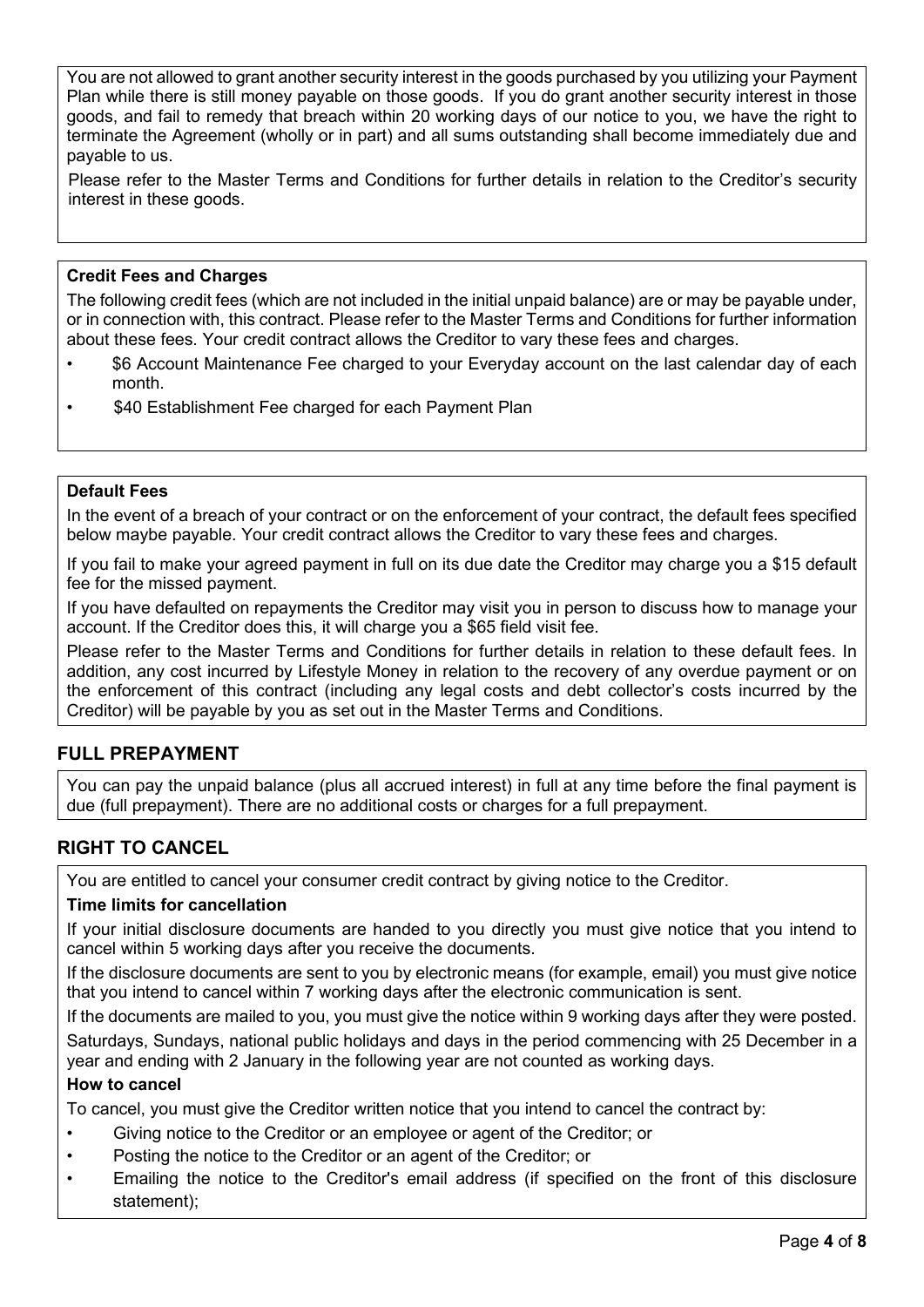You must also, within the same time, return to the Creditor any advance that has been made. If your advance has been paid directly to Home Direct to purchase products, refunds from the return of those products will be paid to the Creditor.

## **What you may have to pay if you cancel**

If you cancel the contract, the Creditor can charge you the amount of any reasonable expenses the Creditor had to pay in connection with the contract and its cancellation (including legal fees and fees for credit reports, etc.).

If you cancel the contract, the Creditor can also charge you interest for the period from the day you borrowed money until the day you repay that money.

This statement only contains a summary of your rights and obligations in connection with the right to cancel. If there is anything about your rights or obligations under the CCCFA that you do not understand, if there is a dispute about your rights, or if you think that the Creditor is being unreasonable in any way, you should seek legal advice immediately. You can also make a complaint – see information under "Complaints" and "Dispute Resolution" below.

# **WHAT TO DO IF YOU SUFFER UNFORESEEN HARDSHIP**

If you are unable, reasonably, to keep up your payments or other obligations under your contract because of illness, injury, loss of employment, the end of a relationship, or other reasonable cause, you may be able to apply to the Creditor for a hardship variation.

To apply for a hardship variation, call our Credit team on 0800 427 334 in the first instance. The Creditor may also require you to:

- Make an application in writing:
- Explain your reason(s) for the application;
- Request one of the following:
	- o An extension of the term of the contract (which will reduce the amount of each payment due under the contract); or
	- $\circ$  A postponement of the dates on which payments are due under the contract (specify the period for which you want this to apply); or
	- o Both of the above; and
- Send the application to the Creditor:
	- $\circ$  by post to Credit Manager, Lifestyle Money, PO Box 58349 Botany, Auckland 2163; or
	- o by email to [info@lifestylemoney.co.nz](mailto:creditadmin@lifestylemoney.co.nz)

Do this as soon as possible. If you leave it for too long, the Creditor may not have to consider your application.

# **DISPUTE RESOLUTION**

It is free to make a complaint to this independent dispute resolution scheme. This scheme can help you to resolve any disagreements you have with the Creditor.

Contact details of the Creditor's dispute resolution scheme:

| Name:                    | <b>Financial Services Complaints Limited (FSCL 2891)</b> |  |
|--------------------------|----------------------------------------------------------|--|
| <b>Phone:</b>            | 0800 347 257                                             |  |
| Email:                   | complaints@fscl.org.nz                                   |  |
| Website:                 | www.fscl.org.nz                                          |  |
| <b>Business Address:</b> | Level 4, 101 Lambton Quay, Wellington 6011               |  |
|                          | PO Box 5967, Wellington 6140                             |  |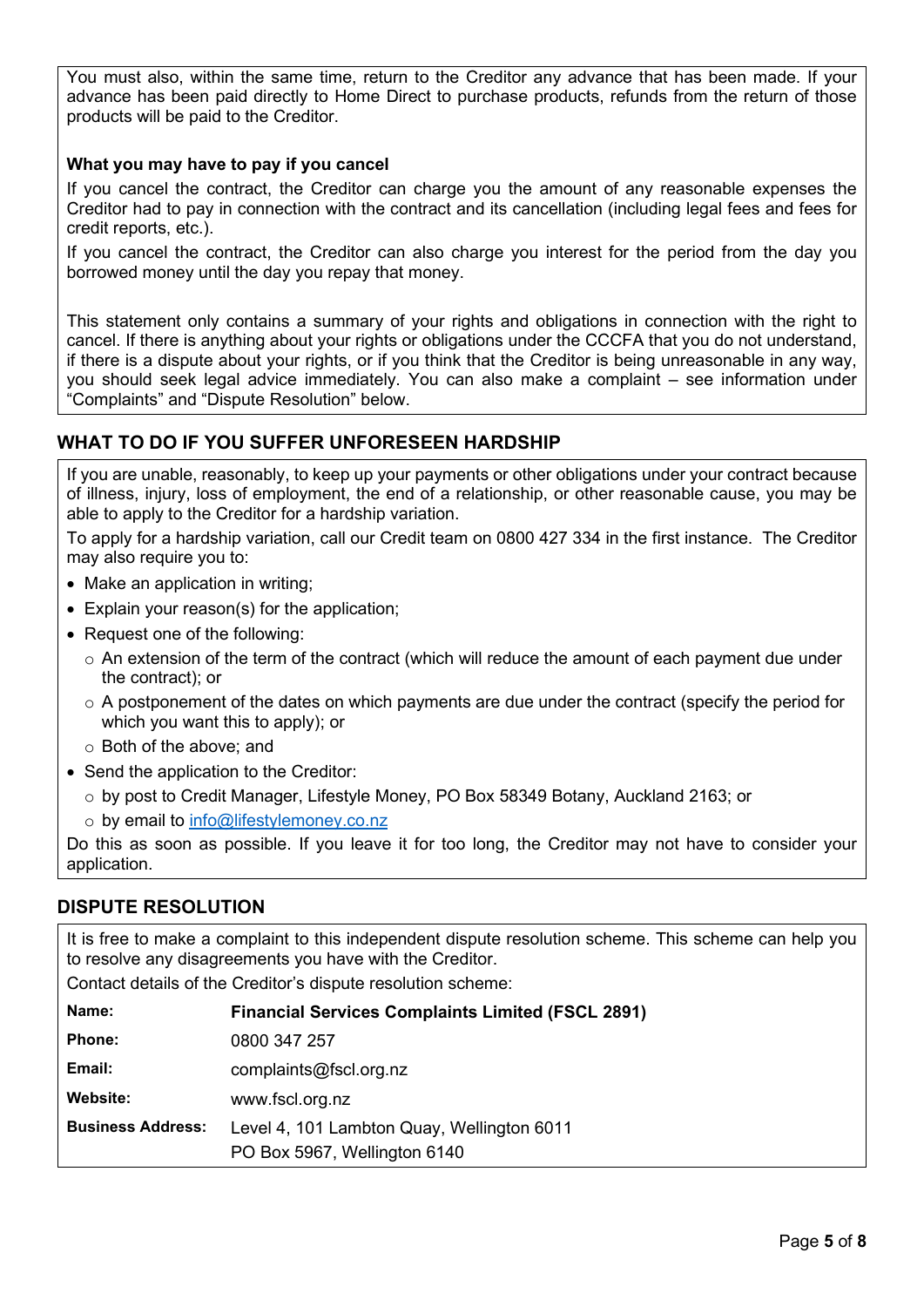# **REGISTRATION ON FINANCIAL SERVICE PROVIDERS REGISTER**

Financial Service Providers Register details:

**Registration Name: Lifestyle Money Limited**

**Registration Number:** FSP1000397

**Promotional Information**

I consent to receive promotional information from Lifestyle Money Limited

I consent to receive promotional information from Home Direct Limited

I agree to and understand the terms of this contract, and Lifestyle Money agrees to provide credit to me on the terms and conditions in the document entitled 'Master Terms and Conditions'. I acknowledge receipt of a copy of this document as disclosure under the Credit Contracts and Consumer Finance Act 2003 and receipt of the document entitled 'Master Terms and Conditions' I also acknowledge that this document is an "Agreement" for the purposes of the Master Terms and Conditions.

The information that I have provided is true, complete, and correct and I am 18 years of age or older. Please read this entire document and the document entitled 'Master Terms and Conditions' for further important information regarding this contract. I have disclosed to Lifestyle Money any health condition or concern or other matter which may affect my ability to understand the nature of this contract, the Lifestyle Money Credit Products or the information provided to me or my ability to make payments or perform my obligations under this contract.

# **DEBTOR'S SIGNATURE**

[Document.SignatureBlockSBS.2] [Account.ESignatureBlock]

# **CREDITOR'S SIGNATURE**

Signed on behalf of Creditor: [Document.SignatureBlockSBS.2]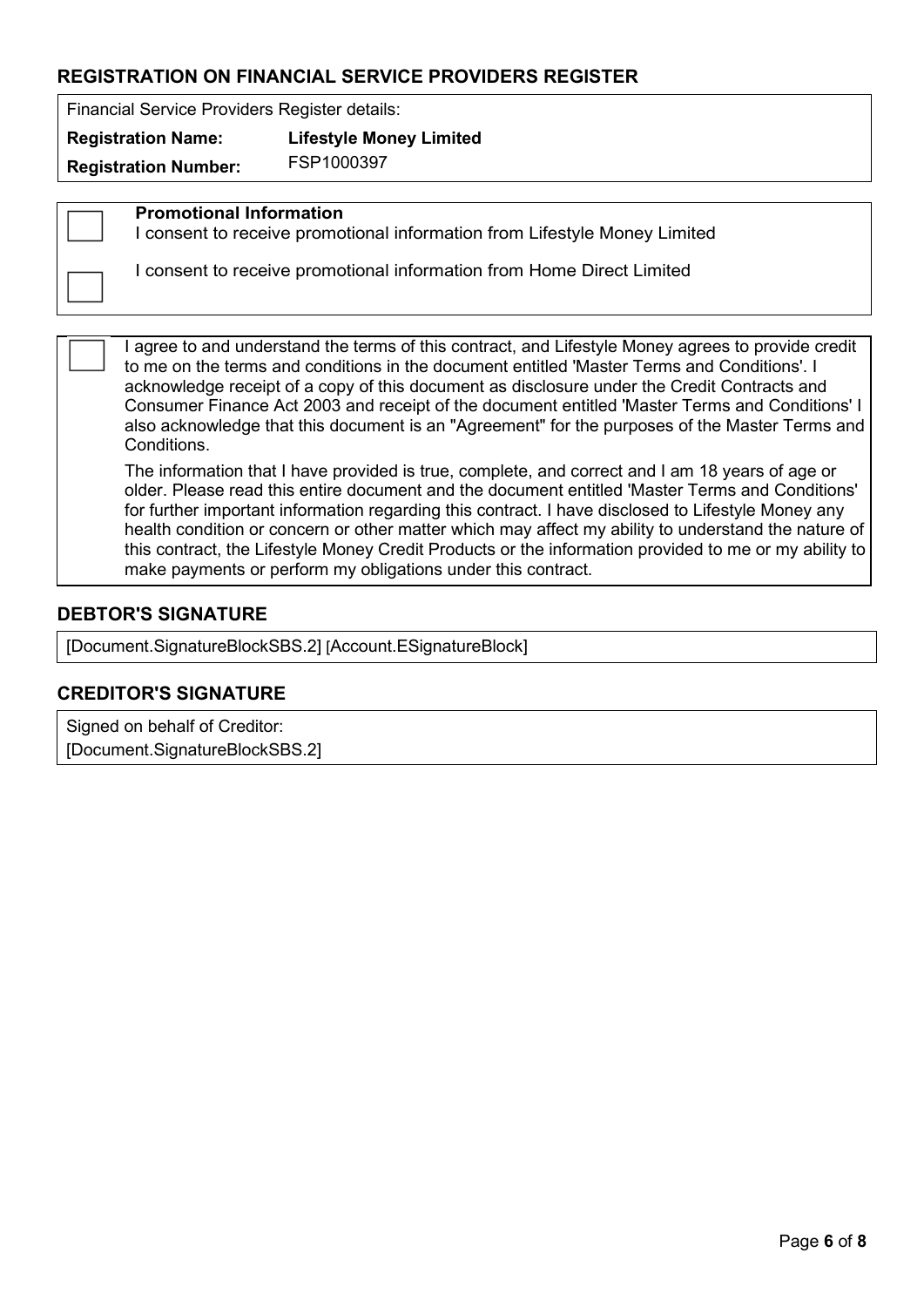# **TERMS AND CONDITIONS**

### **Notice to Customer**

Lifestyle Money is an ethical credit provider and wishes to ensure that you have thought carefully before entering into this credit contract**. Please stop and think carefully before you enter into this contract and take into account your daily expenses to ensure that you are able to afford any payments due under this credit contract.**

Your attention is particularly drawn to the following clauses in the Master Terms and Conditions:

• Collection of Customer Information • Disclosure of Customer Information • Fees • Cancellation • Interest Rate • Refunded Products

You are protected by responsible lending laws. Because of these protections, the recommendations given to you about this credit contract are not regulated financial advice.

This means that duties and requirements imposed on people who give financial advice do not apply to these recommendations. This includes a duty to comply with a code of conduct and a requirement to be licensed.

#### **Complaints**

If you are not satisfied with the service you receive from us you should contact us. We have an internal complaints process and undertake to investigate your concerns promptly and fairly. You may contact us to make a complaint by telephone on freephone 0800 427 334, by email or in writing. You can also contact Financial Services Complaints Limited, an independent dispute resolution scheme, whose details are set out above.

#### **Privacy Waiver**

We collect and use certain personal information from you to prove your identity, such as your driver's license number, passport number or other identity information. We may disclose that personal information to third party providers to carry out such identity verification. We may carry out identity verification at any time during the term of your contract.

We may also share your information with approved retailers, like Home Direct Limited, to enable you to purchase items from them using Lifestyle Money Credit Products.

If you have consented to Home Direct Limited providing you with promotional material, Home Direct Limited may use your personal information we provide to it in accordance with this contract to send you marketing and promotional materials in relation to its products and services

#### **Authority to pay funds direct to Home Direct:**

If you are using Lifestyle Money Credit Products to purchase products from an approved retailer, like Home Direct Limited, you irrevocably authorise and instruct us to pay advances made under this contract direct to Home Direct Limited.

#### **Direct Debit Terms**

You may ask your bank to reverse a direct debit up to 120 calendar days after the debit if:

- you don't receive a written notice of the amount and date of each direct debit from the initiator, or
- you receive a written notice but the amount or the date of debiting is different from the amount or the date specified on the notice.

You may ask your bank to reverse a direct debit up to 9 months after the date the Lifestyle Money sent the first direct debit under the authority if you are not reasonably satisfied that the authority authorised your bank to debit your account with the amount of the direct debit.

Lifestyle Money is required to give you a written notice of the amount and date of each direct debit no